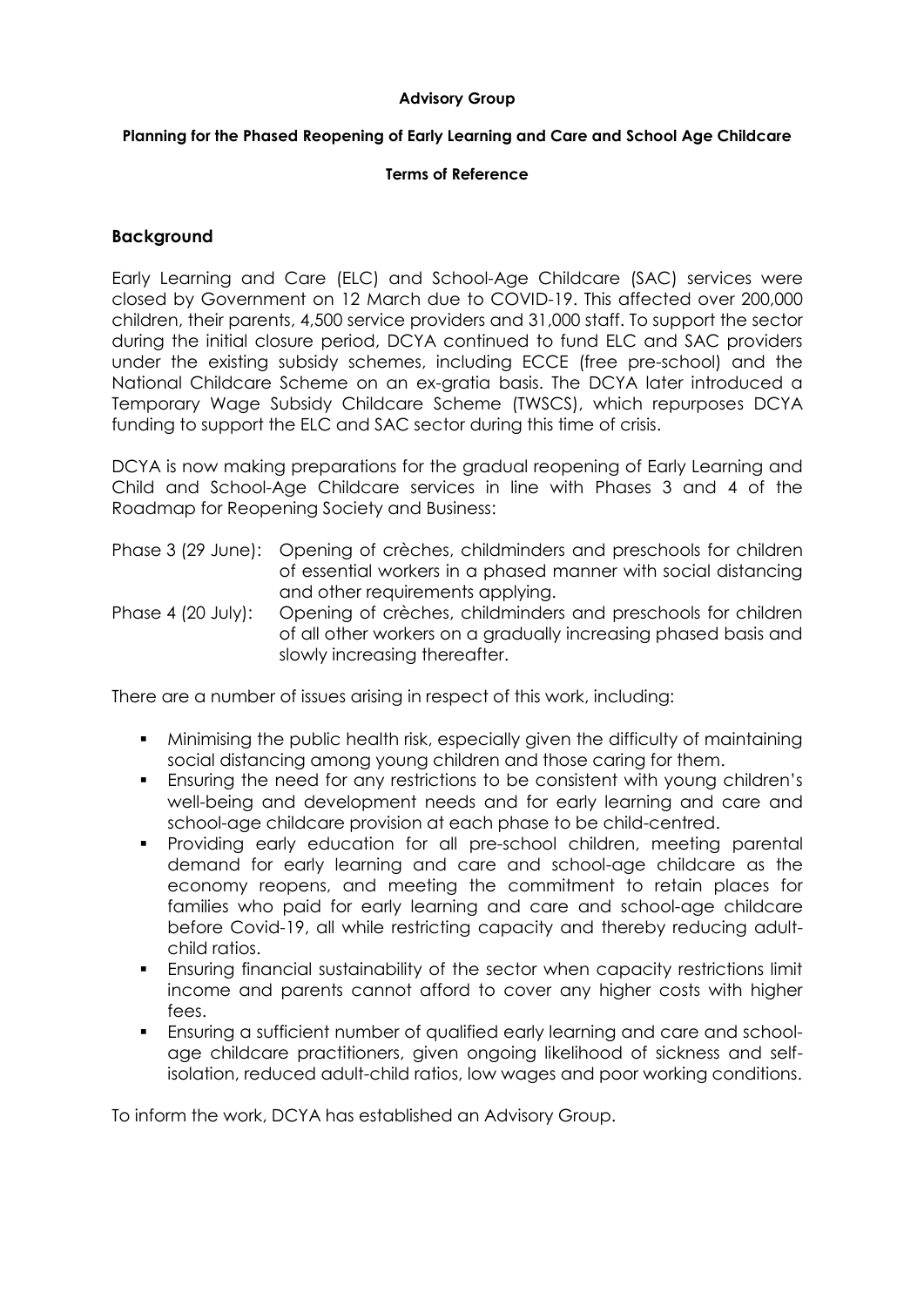# **Terms of Reference**

The Terms of Reference for the Advisory Group are as follows:

- To identify key issues to be considered by DCYA in developing the Plan for Phased Reopening of ELC/SAC services
- To support DCYA with the identification of existing evidence and/or the generation of new evidence to inform the work
- To propose options and/or provide feedback on options under consideration by the DCYA
- To contribute to the development of resources for parents, providers and practitioners
- To formally engage and consult with others stakeholders, including wider members of the Early Years Forum on elements of the Plan at the direction of the DCYA and provide feedback.
- To support the DCYA with dissemination of the final Plan.

# **Membership**

The Advisory Group will be chaired by the Department of Children and Youth Affairs and includes the following members:

## **Department of Children and Youth Affairs**

Minister Katherine Zappone (Chair) Bernie McNally Anne-Marie Brooks Mark Considine Toby Wolfe

## **Sectoral representatives**

Marian Quinn, Association of Childhood Professionals Ireland Marie Daly, Community Forum Teresa Heeney, Early Childhood Ireland Denise McCormilla, National Childhood Network Mary Moloney, PLÉ Regina Bushell, Seas Suas

## **Childminding representative**

Bernadette Burke, Childminding Ireland

## **Union representative**

Diane Jackson, SIPTU

**Tusla** Fiona McDonnell

**Pobal**  David Burke Margaret Rogers